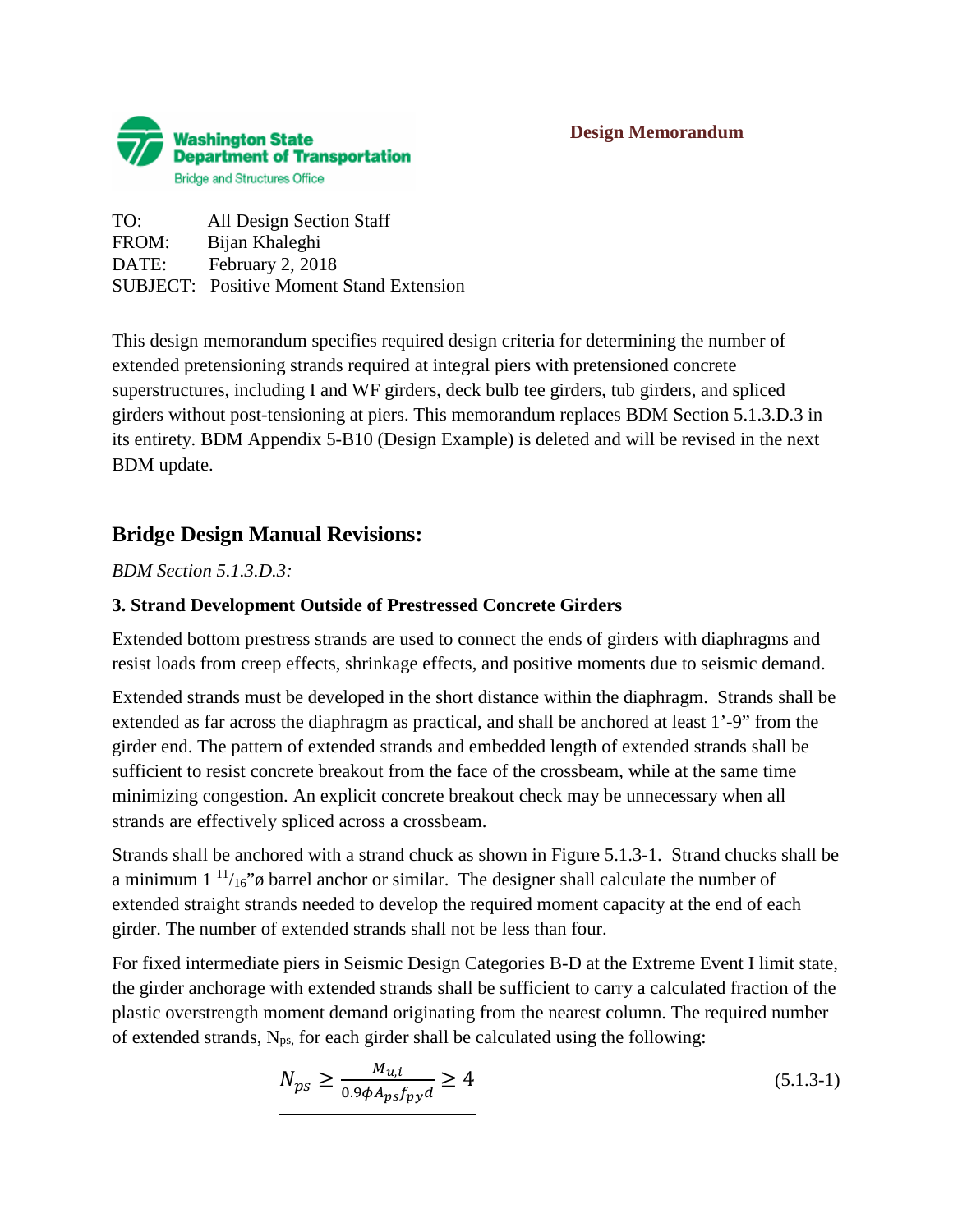Where:

- $M_{\text{u,i}}$  = design moment at the end of each girder. (kip-in.)
- $A_{ps}$  = area of each extended strand. (in.<sup>2</sup>)
- $f_{py}$  = yield strength of prestressing steel. (ksi)
- $\phi$  = flexural resistance factor, 1.0
- $d =$  distance from the top of bridge deck to center of gravity of the extended strands. (in.)

The design moment at the end of each girder shall be calculated using the following:

$$
M_{u,i} = M_{g,i} - 0.9M_{SIDL}
$$
\n(5.1.3-2)

Where:

- $M<sub>g,i</sub>$  = The moment demand due to column plastic overstrength in girder i caused by the longitudinal seismic demands. (kip-in.)
- $M<sub>SIDL</sub>$  = moment demand due to super imposed dead loads (traffic barrier, sidewalk, etc.) per girder. (k-in.)

For spliced prestressed concrete girders, where post-tension strands are applied with continuity tendons over intermediate piers,  $M_{u,i}$  shall be modified to account for imposed compressive stresses.

The moment demand due to column plastic overstrength in each girder shall either be determined from the table in Appendix 5.1-A9 or Equation 5.1.3-3. This methodology assumes half the column plastic overstrength moment is resisted by the girders on each side of the column.

$$
M_{g,i} = KM_{CG} \frac{\sinh\left(\frac{\lambda L_{Cb}}{2N_L}\right)}{\sinh(\lambda L_{cb})} \cosh\left[\lambda L_{cb}\left(1 - \frac{L_{cb,i}}{L_{cb}}\right)\right]
$$
(5.1.3-3)

Where:

- $K =$ span moment distribution factor. If the span lengths differ, the moment contribution to each span should be modified in accordance with the span lengths, using  $K_1$  and  $K_2$  as shown in Figure 5.1.3-2; otherwise  $K = 0.5$ .
- $M_{CG}$  = moment generated by a single column due to the column plastic overstrength and acting at the center of gravity of the superstructure. See Equation 5.1.3-4. (kip-in.)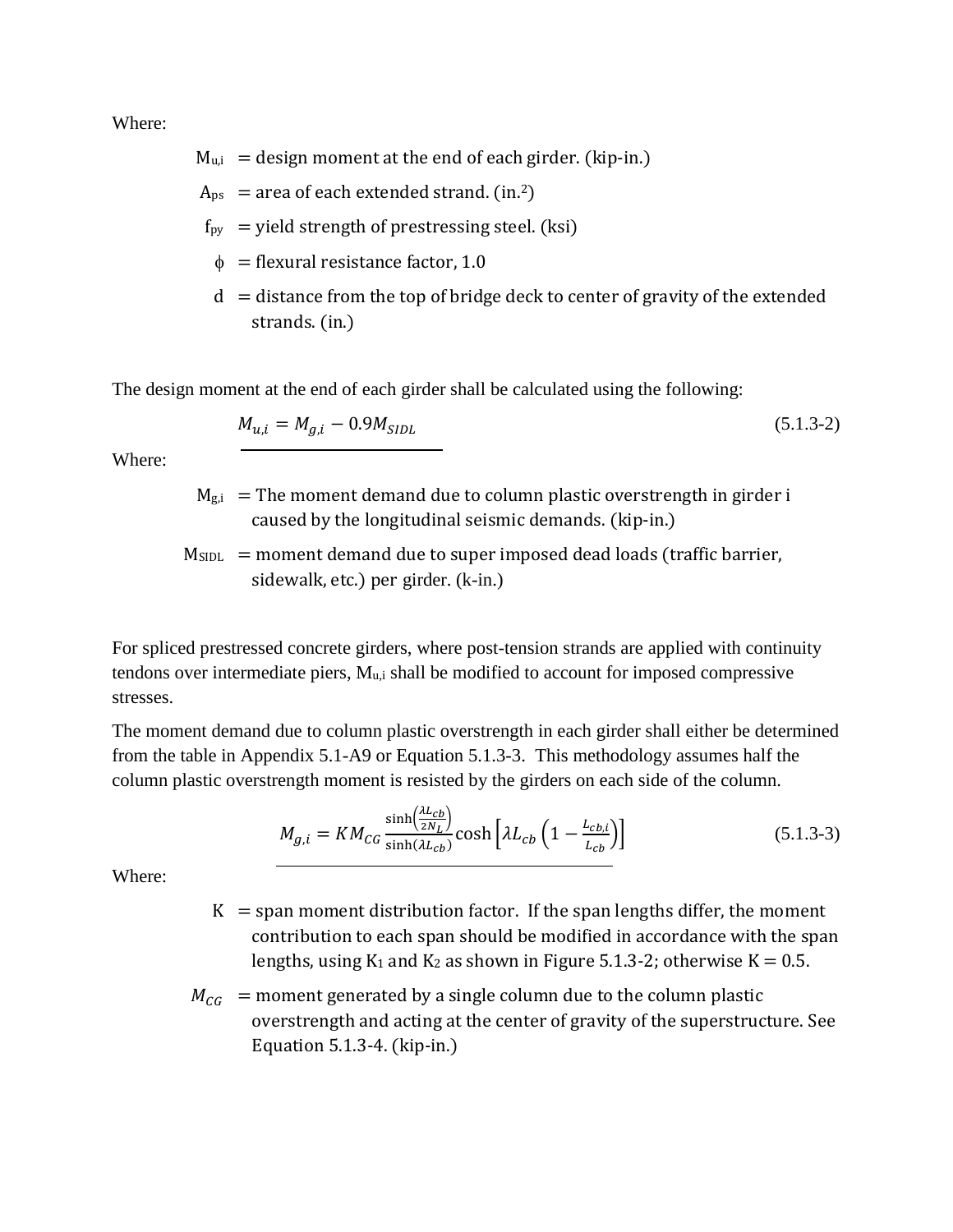- $L_{cb,i}$  = distance from the centerline of nearest column to centerline of the girder. (ft)
- $\lambda$ L<sub>cb</sub> = ratio of total stiffness of all girders (within a half column spacing or overhang) to torsional stiffness of half the total length of the crossbeam or half the column spacing. See Equation 5.1.3-5.
- $L_{cb}$  = half of the crossbeam length for single column bents, or half the column spacing or overhang length for multi-column bents. (ft)
- $N_L$  = the number of contributing girder lines taken as  $L_{cb}/S$ .
	- $S =$  girder spacing. (ft)

The moment demand at the center of gravity of the superstructure for each column shall be calculated using the following:

$$
M_{CG} = M_{po}^{top} + \frac{(M_{po}^{top} + M_{po}^{base})}{L_c}h
$$
 (5.1.3-4)

Where:

 $M_{po}^{top}$  = plastic overstrength moment at top of column. (kip-in.)

 $M_{po}^{base}$  = plastic overstrength moment at base of column. (kip-in.)

 $h =$  distance from top of column to C.G. of superstructure. (ft)

 $L_c$  = column clear height used to determine overstrength shear associated with the overstrength moment. (ft)

The total girder stiffness to crossbeam stiffness ratio shall be calculated using the following:

$$
\lambda L_{cb} = \sqrt{\left(\frac{\alpha EI}{L_g}\right) \frac{2N_L}{(G/L_{cb})}}
$$
\n(5.1.3-5)

Where:

- $\alpha$  = 3 for girders in which far end is free to rotate (expansion piers); and 4 for girders in which far end is fixed against rotation (continuous piers).
- $EI$  = flexural stiffness of one girder, including composite deck. (kip-in.<sup>2</sup>)
- $GJ =$  torsional stiffness of the crossbeam cross-section. (kip-in.<sup>2</sup>)
- $L<sub>g</sub>$  = girder span length if girders frame into the crossbeam from only one side;
	- $=\frac{2}{(1/1)^2}$  $\frac{(1/2)^{1/2}}{L_1 + 1/2}$ , if girders frame into the crossbeam from both sides,

where  $L_1$  and  $L_2$  are individual girder span lengths. (ft)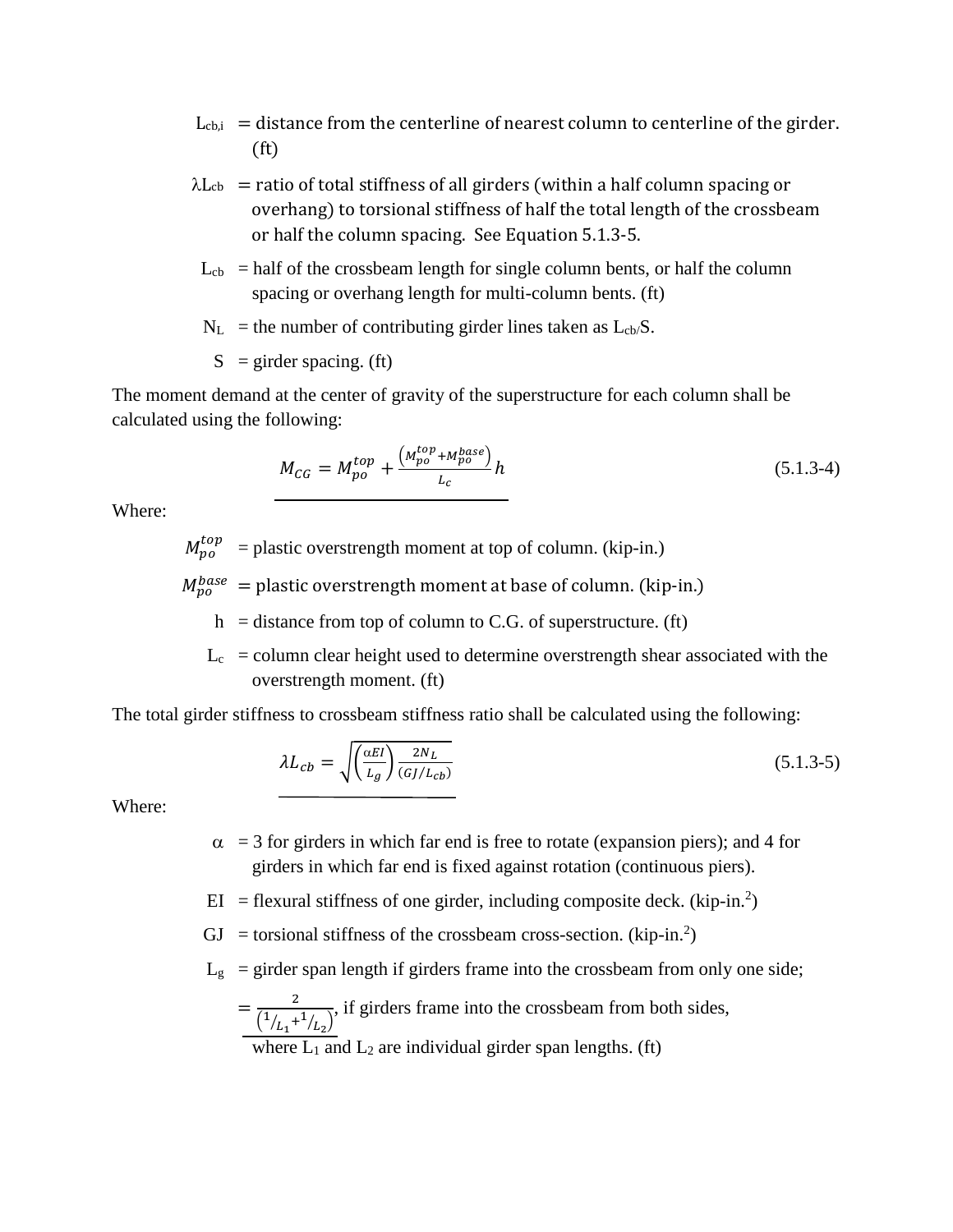For dropped (two-stage) prismatic crossbeams, the moment distribution is likely to be nearly uniform. For raised (flush) crossbeams, it is likely that  $\lambda L_{cb}$  will be  $> 1.0$  and the moment distribution will not be uniform. For tapered crossbeams, Equation 5.1.3-2 may be used if the torsional stiffness is initially defined by the deepest section of the crossbeam, and  $\lambda L_{cb}$  is then increased by 20%. This will lead to a less uniform distribution of girder moments than that found with a prismatic crossbeam.

A slight downwards adjustment in the number of extended strands for an individual girder is acceptable if the sum of the adjusted total moment resistance is greater than the ideal total moment resistance. Girders closer to the pier columns shall not have fewer strands than the ideal number required. When girder designs in a span are otherwise identical, the pattern and number of extended strands should also be identical, using the largest number of strands required for any girder.

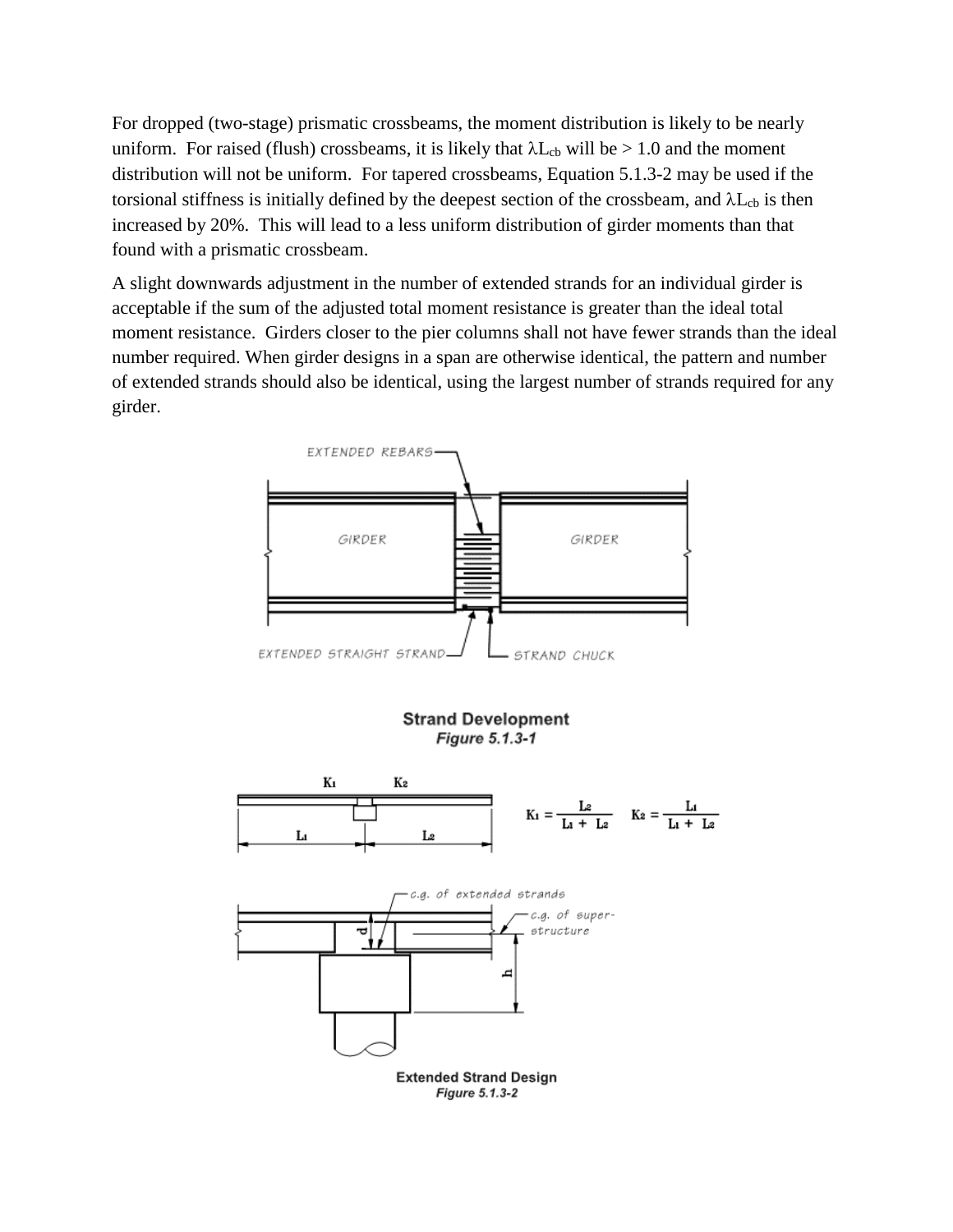Anchorage of extended strands is essential for all prestressed concrete girder bridges with fixed diaphragms at intermediate piers. Extended strand anchorage may be achieved by providing continuity with directly overlapping extended strands, by use of strand ties, by the use of the crossbeam ties along with strand ties, or by a combination of all three methods. The following methods in order of hierarchy shall be used for all prestressed concrete girders for creating continuity of extended strands:

**Method 1** - Direct extended strands overlapping shall be used at intermediate piers without any angle point due to horizontal curvature and for any crossbeam width. This is the preferred method of achieving extended strand continuity. Congestion of reinforcement and girder setting constructability shall be considered when large numbers of extended strands are required. In these cases, strand ties may be used in conjunction with extended strands. See Figure 5.1.3-3.



**Method 2** - Strand ties shall be used at intermediate piers with a girder angle point due to horizontal curvature where extended strands are not parallel and would cross during girder placement. Crossbeam widths shall be greater than or equal to 6 feet measured along the skew. It is preferable that strand ties be used for all extended strands, however if the region becomes too congested for rebar placement and concrete consolidation, additional forces may be carried by crossbeam ties up to a maximum limit as specified in Equation 5.1.3-6. See Figure 5.1.3-4.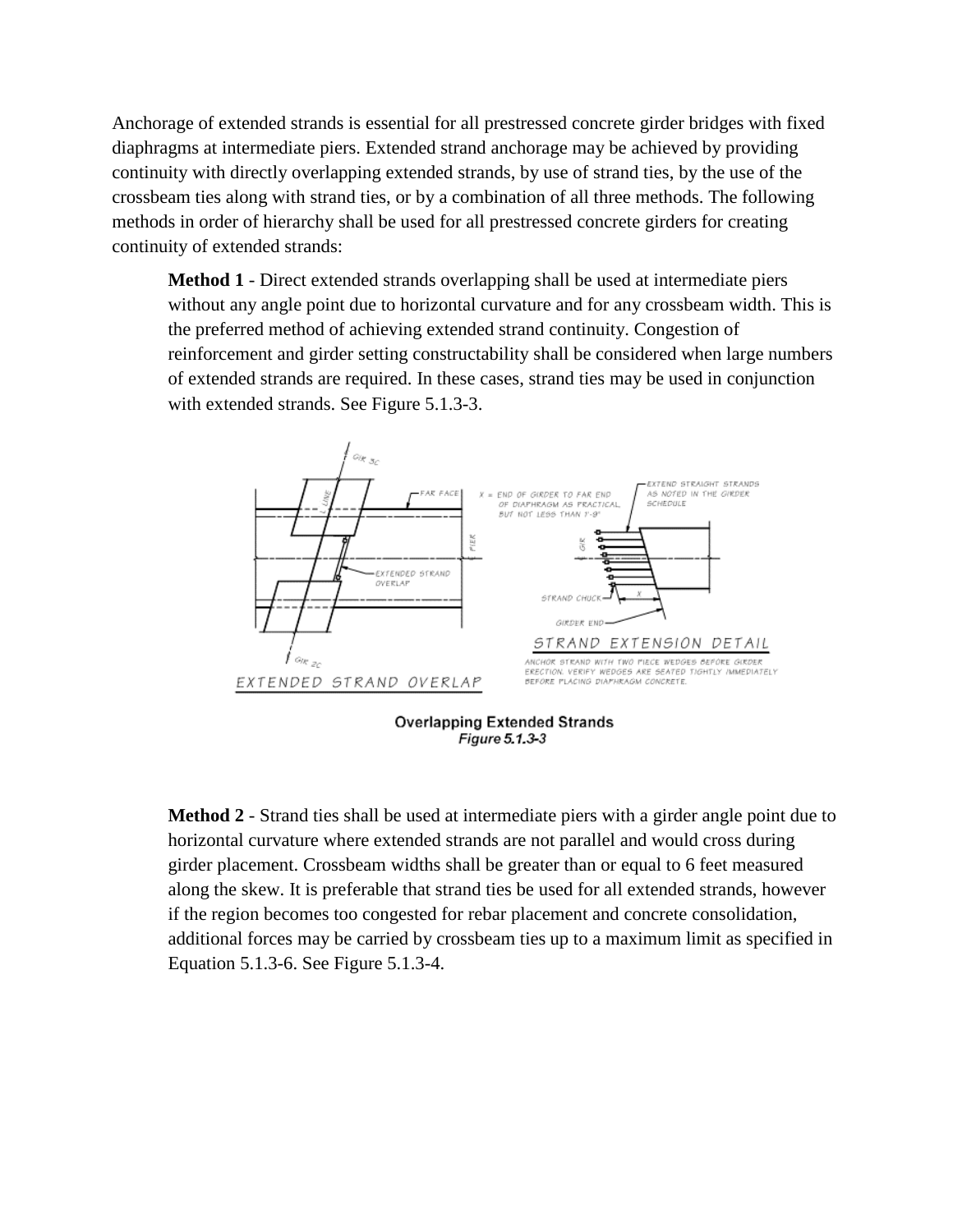

**Strand Ties** Figure 5.1.3-4

**Method 3** - For crossbeams with widths less than 6′ and a girder angle point due to horizontal curvature, strand ties shall be used if a minimum of 8″ of lap can be provided between the extended strand and strand tie. In this case, the strand ties shall be considered fully effective. For cases where less than 8″ of lap is provided, the effectiveness of the strand tie shall be reduced proportional to the reduction in lap. All additional forces not taken by strand ties must be carried by crossbeam ties up to the maximum limit as specified in Equation 5.1.3-6. If this limit is exceeded, the geometry of the width of the crossbeam shall be increased to provide sufficient lap for the strand ties. See Figure 5.1.3-5.

The area of transverse ties, As, considered effective for strand ties development in the lower crossbeam shall not exceed:

$$
A_S = \frac{1}{2} \left( \frac{A_{ps} f_{py} N_{ps}}{f_{ye}} \right) \qquad (\text{in.}^2) \tag{5.1.3-6}
$$

Where:

 $A_{ps}$  = area of strand ties. (in.<sup>2</sup>)

- $f_{py}$  = yield strength of extended strands. (ksi)
- $N_{ps}$  = number of extended strands that are spliced with strand and crossbeam ties.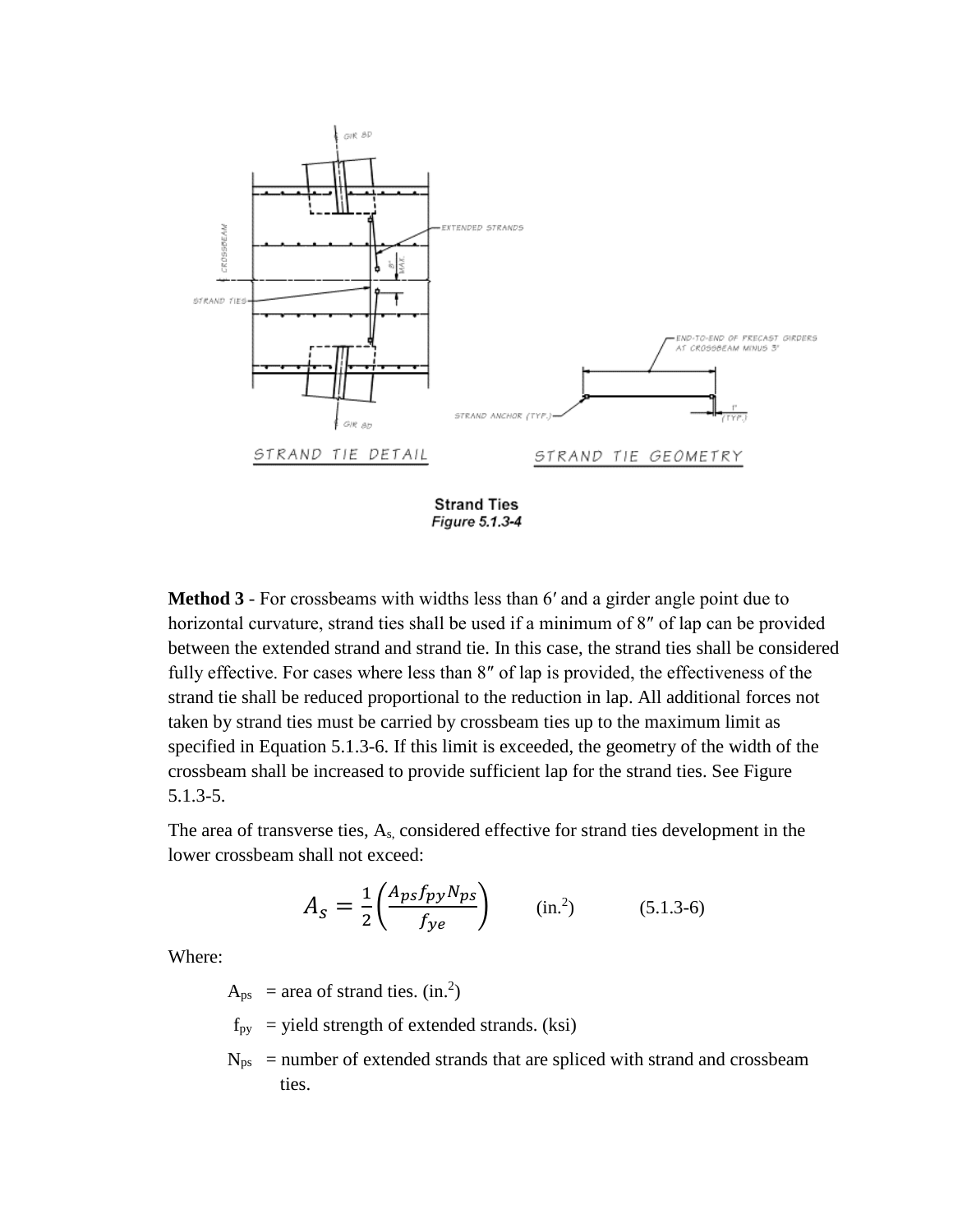$f_{ye}$  = expected yield strength of transverse tie reinforcement. (ksi)

Two-thirds of As shall be placed directly below the girder and the remainder of As shall be placed outside the bottom flange width as shown in Figure 5.1.3-5.

The size of strand ties shall be the same as the extended strands, and shall be placed at the same level and proximity of the extended strands.



Figure 5.1.3-5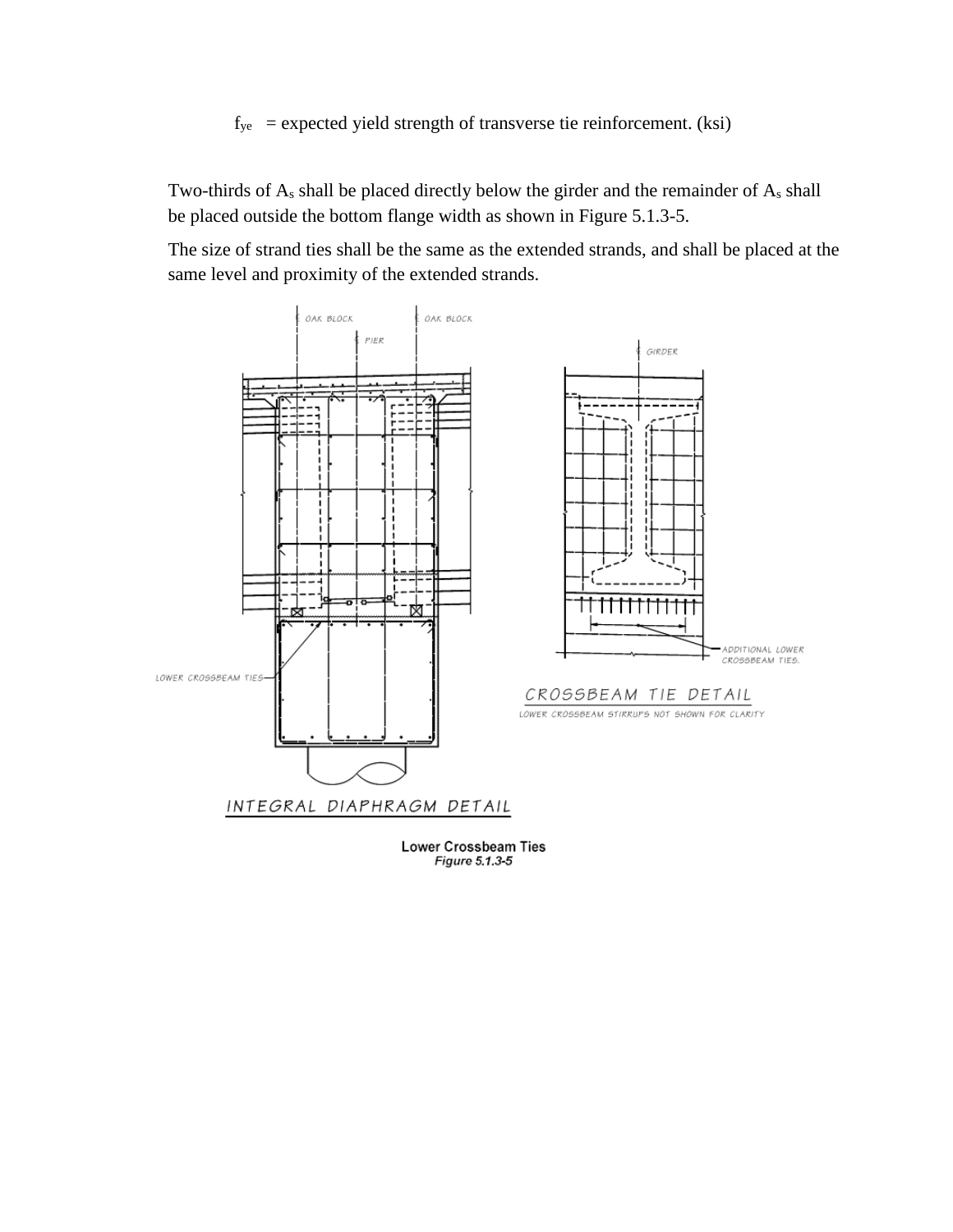### BDM Appendix 5.1-A9 is added:

|                         | $N_L = 2$           |                     | $N_L = 3$           |                     |                     | $N_L = 4$           |                     |                     |                                     |
|-------------------------|---------------------|---------------------|---------------------|---------------------|---------------------|---------------------|---------------------|---------------------|-------------------------------------|
| <u>Llet</u>             | $M_{g,1}$           | ${\cal M}_{g,2}$    | ${\cal M}_{g,1}$    | $M_{g,2}$           | $M_{g,3}$           | $M_{g,1}$           | $M_{g,2}$           | $M_{g,3}$           | $\frac{M_{g,4}}{\frac{1}{2}M_{CG}}$ |
|                         | $\frac{1}{2}M_{CG}$ | $\frac{1}{2}M_{CG}$ | $\frac{1}{2}M_{CG}$ | $\frac{1}{2}M_{CG}$ | $\frac{1}{2}M_{CG}$ | $\frac{1}{2}M_{CG}$ | $\frac{1}{2}M_{CG}$ | $\frac{1}{2}M_{CG}$ |                                     |
| $\overline{0}$          | 0.250               | 0.250               | 0.167               | 0.167               | 0.167               | 0.125               | 0.125               | 0.125               | 0.125                               |
| 0.2                     | 0.251               | 0.249               | 0.168               | 0.166               | 0.166               | 0.126               | 0.125               | 0.125               | 0.124                               |
| 0.4                     | 0.255               | 0.245               | 0.172               | 0.166               | 0.163               | 0.129               | 0.126               | 0.123               | 0.122                               |
| 0.6                     | 0.261               | 0.239               | 0.177               | 0.164               | 0.158               | 0.135               | 0.126               | 0.121               | 0.118                               |
| 0.8                     | 0.269               | 0.231               | 0.185               | 0.163               | 0.152               | 0.142               | 0.127               | 0.118               | 0.113                               |
| $\mathbf 1$             | 0.278               | 0.222               | 0.195               | 0.161               | 0.144               | 0.150               | 0.128               | 0.114               | 0.107                               |
| 1.2                     | 0.289               | 0.211               | 0.206               | 0.158               | 0.136               | 0.160               | 0.129               | 0.110               | 0.101                               |
| 1.4                     | 0.301               | 0.199               | 0.218               | 0.155               | 0.127               | 0.171               | 0.130               | 0.105               | 0.094                               |
| 1.6                     | 0.313               | 0.187               | 0.230               | 0.152               | 0.118               | 0.182               | 0.131               | 0.100               | 0.086                               |
| 1.8                     | 0.326               | 0.174               | 0.243               | 0.148               | 0.108               | 0.194               | 0.131               | 0.095               | 0.079                               |
| $\overline{2}$          | 0.338               | 0.162               | 0.257               | 0.144               | 0.099               | 0.206               | 0.132               | 0.090               | 0.072                               |
| 2.2                     | 0.350               | 0.150               | 0.270               | 0.140               | 0.090               | 0.219               | 0.131               | 0.085               | 0.065                               |
| 2.4                     | 0.362               | 0.138               | 0.283               | 0.136               | 0.081               | 0.231               | 0.131               | 0.080               | 0.058                               |
| 2.6                     | 0.373               | 0.127               | 0.295               | 0.132               | 0.073               | 0.243               | 0.130               | 0.075               | 0.052                               |
| 2.8                     | 0.384               | 0.116               | 0.307               | 0.127               | 0.066               | 0.255               | 0.129               | 0.070               | 0.046                               |
| $\overline{\mathbf{3}}$ | 0.394               | 0.106               | 0.319               | 0.122               | 0.059               | 0.266               | 0.128               | 0.065               | 0.041                               |
| 3.2                     | 0.403               | 0.097               | 0.330               | 0.118               | 0.052               | 0.277               | 0.126               | 0.061               | 0.036                               |
| 3.4                     | 0.412               | 0.088               | 0.341               | 0.113               | 0.047               | 0.287               | 0.124               | 0.056               | 0.032                               |
| 3.6                     | 0.420               | 0.080               | 0.351               | 0.108               | 0.041               | 0.297               | 0.122               | 0.052               | 0.028                               |
| 3.8                     | 0.427               | 0.073               | 0.360               | 0.104               | 0.037               | 0.307               | 0.120               | 0.049               | 0.025                               |
| 4                       | 0.434               | 0.066               | 0.369               | 0.099               | 0.032               | 0.316               | 0.117               | 0.045               | 0.022                               |

### **Girder Moment Ratios as a Function of the Stiffness Ratio,** λ**Lcb**

Notes:

- 1. Table values represent a ratio of the girder moment demand,  $M_{gi}$ , to half the column plastic overstrength moment, 1/2McG.
- 2. The M<sub>g,i</sub> subscripts 1, 2, 3 and 4 refer to the girder lines. Line 1 is located closest to the column.
- 3. This table is based on the following assumptions:
	- a. Equal span lengths  $(K = 0.5)$
	- b. First girder located at half the girder spacing from the centerline of the nearest column.
	- c. NL is an integer (i.e. 2, 3, 4). This represent an even number of girders between columns in a multi column pier.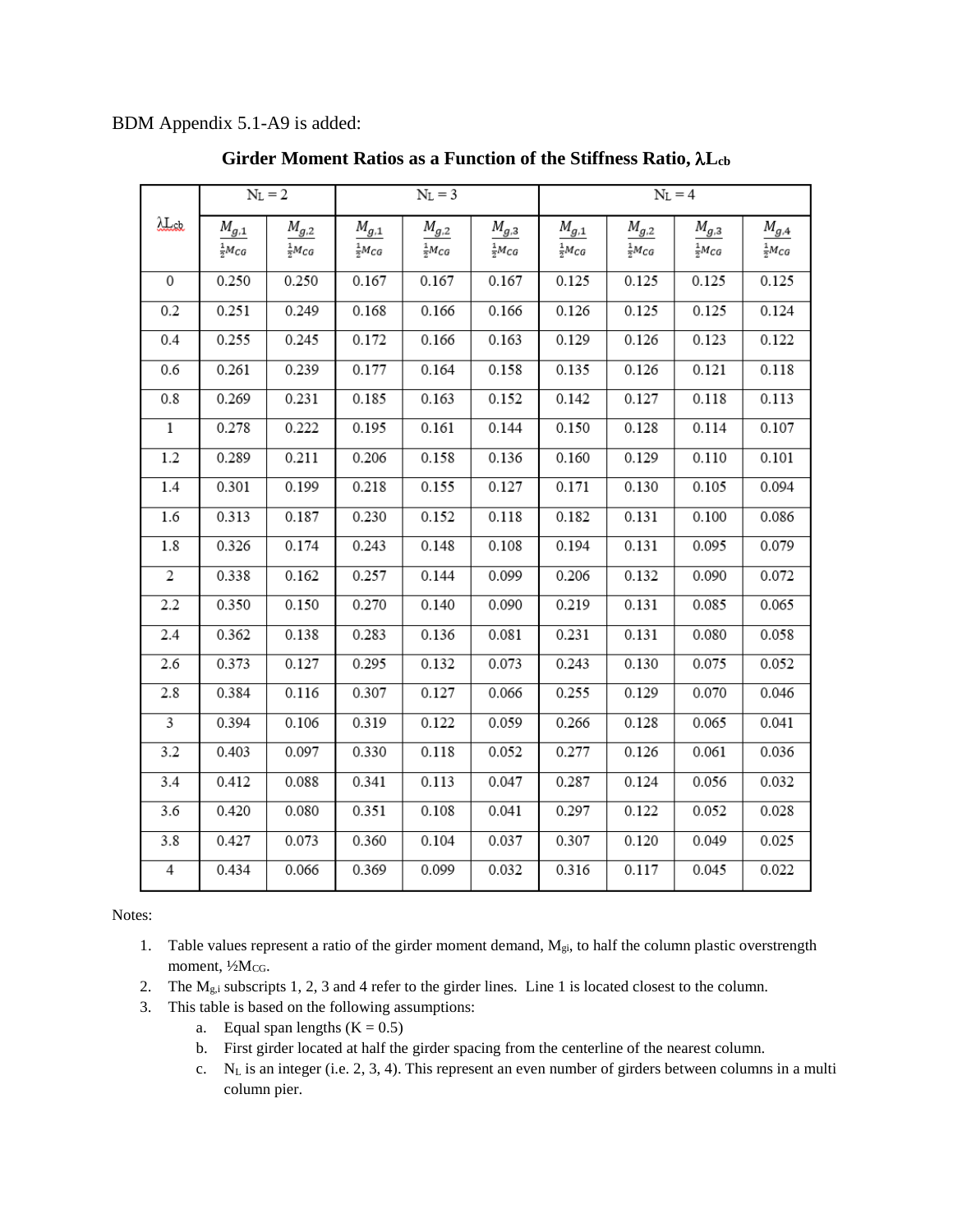## **Background:**

Precast prestressed bridges in Washington State are designed to resist longitudinal seismic forces by frame action. Moments must therefore be transferred from the ends of the girders, where they are manifested as bending, into the crossbeam, where they are manifested as torsion. Consequently, positive moment connections are needed at the girder ends, and they are presently achieved by extending some of the strands located in the bottom flange of the girder into the cast-in-place diaphragm, where they are anchored with strand vices and bearing plates. That hardware configuration can cause conflicts and difficulties during construction.

The design criteria provided are the result of a research project conducted by the University of Washington (WA-RD 867.1). The goals of the research were to investigate the existing method of making the positive moment connection and, if possible, to develop a new one that would be easier to construct. The goals were addressed using a combination of laboratory testing and structural analysis. The first two tasks, associated with the anchorage capacity of strands equipped with barrel anchors, were completed using laboratory tests. The last task, in which the moment demand at each girder end was evaluated, was conducted using structural analysis.

The performance of a single anchorage device, and in particular the possibility of local concrete crushing behind the strand anchor, was first investigated by physical testing. It was found that a barrel anchor, with no backing plate, was easily sufficient to resist the force imposed by a strand at incipient fracture.

Second, the possibility of a group of strands breaking out from the diaphragm was evaluated. Tests were carried out on strands, anchored by strand vices, grouped in various patterns and embedded to various depths in concrete blocks representing a diaphragm. It was found that the results were closely predicted by the Concrete Capacity Design method, which can therefore be used to predict the minimum embedment length required to ensure that strand fracture takes place prior to a group breakout failure mode.

Third, the distribution of girder end moments across the bridge was evaluated using Finite Element Analysis. The important parameters were the flexural properties of the girders and the torsional properties of the crossbeam. The outcome focused on the girder end moments when the column reached its full flexural capacity.

The strand anchor plate has been eliminated as recommended by the University of Washington research report. Only strand chucks (barrel anchors) as used in the specimen testing are required to develop strands for positive moment connections. Strand chucks shall be extended as far across the diaphragm as practical, but not less than 1'-9" from the girder end.

Concrete breakout resistance shall be determined by concrete capacity design methods, such as ACI 318-14 Chapter 17.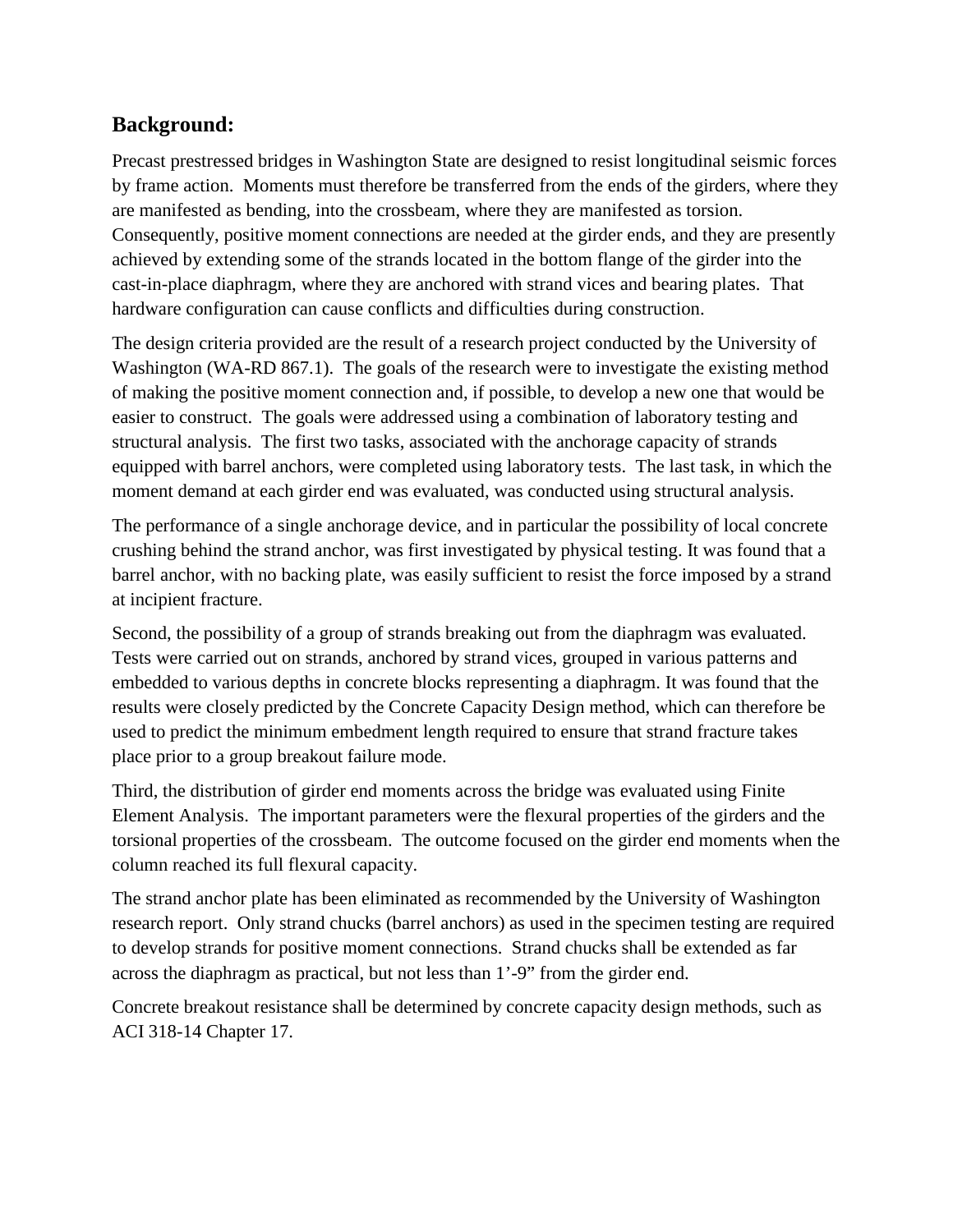#### **Research Conclusions**

- **Resistance of a single anchor.** A barrel anchor, with no backing plate, is easily sufficient to resist, without damage to the anchor or bearing failure of the concrete, the force exerted by a strand at incipient fracture. The high resistance to bearing stresses (measured at approximately 100 ksi on concrete with  $\Gamma c \approx 4$  ksi) is attributed to very efficient confinement behind the anchor.
- **Resistance of a group of strands to failure by breakout.** The Concrete Capacity Design method predicted very accurately the failure loads measured in the tests conducted for this project. Those tests, with the tests originally used to develop the method, provide verification of the method, which can therefore be used to evaluate the minimum embedment depth needed to ensure that ductile strand yield and fracture precede brittle group breakout failure.
- **Distribution of girder moment demand across the bridge.** For bridges constructed with a two-stage cap-beam, such as is used extensively in Washington State, the crossbeam system is sufficiently stiff in torsion compared to the flexural stiffness of the girders that the moment demand in the end of each girder is almost uniform across the width of the bridge. The end moment used for design, and consequently the number of strands that need to be extended from each girder, may thus be reduced below the values required by the existing design method. That method was developed from tests conducted on a system in which the ratio of crossbeam torsional stiffness to girder bending stiffness was much lower than that typical of Washington State bridges.

### **Research Recommendations for Implementation**

- Extended strands, up to and including 0.6" diameter, should be equipped with a barrel anchor alone. No backing plate is necessary.
- Strands should be extended as far as possible across the crossbeam to achieve the best transfer of moment into the crossbeam. Terminating the strand just inside the vertical reinforcement at the far side of the crossbeam maximizes the structural benefits and minimizes the construction difficulties.
- Girder end moments may be determined using the approach outlined in Section 6.6 of this report. In most cases, that will lead to equal moments in each girder and the smallest possible number of strands extending from each girder.
- Consideration should be given to eliminating the non-prestressed bar reinforcement in the girder ends, and generating the force required for vertical shear friction in the web from the extended strands alone. This would simplify fabrication of the girders and reduce the possibility of bar conflicts on site.